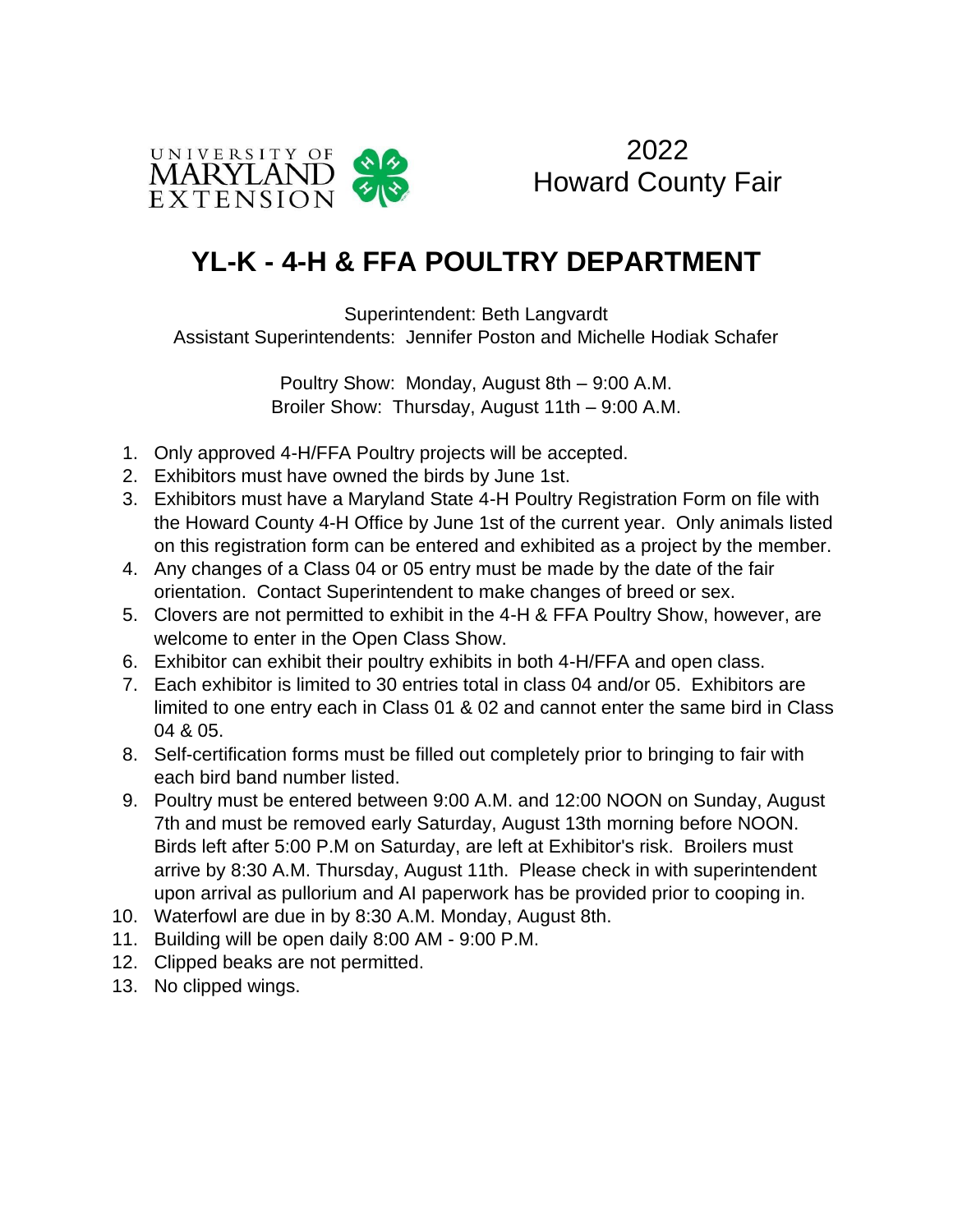## **YL-K - 4-H & FFA POULTRY DEPARTMENT – Cont.**

- 14. Exhibitors must feed and water their birds at least once a day and wood shavings must be changed daily. Feeders and waterers will be provided. Waterers will be on the left side of the cage and feeders on the right. Cages must be cleaned by 10:00 A.M. daily and check-in with a superintendent once completed. It is expected that exhibitors are to be cleaning the pens. Parents can help hold birds while exhibitors are cleaning the pens. Parental assistance should be provided to 1st year and all junior exhibitors. Additionally, poultry exhibits need to be checked on a regular basis especially in extreme heat circumstances. The exhibits are the responsibility of the exhibitor. There will be a Clean Coop Contest. Exhibitors will receive points on a daily basis based on the cleanliness of their birds, cage, etc. There will be a monetary award for the following places: 1st - \$20; 2nd - \$15 and 3rd - \$10.
- 15. Exhibitors who neglect their birds or do not clean cages as required will forfeit their premiums.
- 16. All exhibitors are required to clean the cages their exhibits were in when checking out on Saturday night (August 13<sup>th</sup>) or Sunday morning (August 14<sup>th</sup>). Failure to clean the cages could prohibit their entries being accepted for the following year.
- 17. The Showmanship Contest will be conducted on Monday, August 8th starting at 9:00 A.M. All exhibitors need to sign up for the contest no later than 8:30 A.M. the morning of the contest. See superintendent to sign up. Exhibitors need to be present in the Poultry Building at 9:00 A.M. so they are ready when called. Those not present when called will be scratched. 4-H/FFA Show uniform is required for the Showmanship Contest.
- 18. Broiler judging will be at 9:00 A.M. on Thursday, August 11th; therefore, all broilers must be in place no later than 8:30 A.M. At least 1 family member or the exhibitor must stay with the broiler exhibits the entire time the birds are on the fairgrounds to monitor birds' condition. All Broilers must be removed immediately after the conclusion of judging. All broilers MUST arrive clean and dry for judging. All pens must be cleaned and inspected prior to leaving.
- 19. The Champion Broiler Pen and Champion Individual Broiler must sell in the Livestock Sale. The Res Champion Pen and Res Champion Individual Broiler may sell at the exhibitor's option. However, a 4-H'er can only sell one pen or one individual in the sale. The exhibitor is responsible for providing a cage to hold the broiler(s) in during the sale. On the day of the Livestock Sale, the broiler(s) are not to be unattended and are the responsibility of the exhibitor. If the exhibitor of a Champion Pen or Individual chooses to bring their broiler(s) ahead of time, then they cannot be left unattended. The exhibitor of the champion and reserve broiler sold in the sale will have the cost of the buyer's banner deducted from their sale check. Seller is responsible for getting birds processed and delivered within 30 days.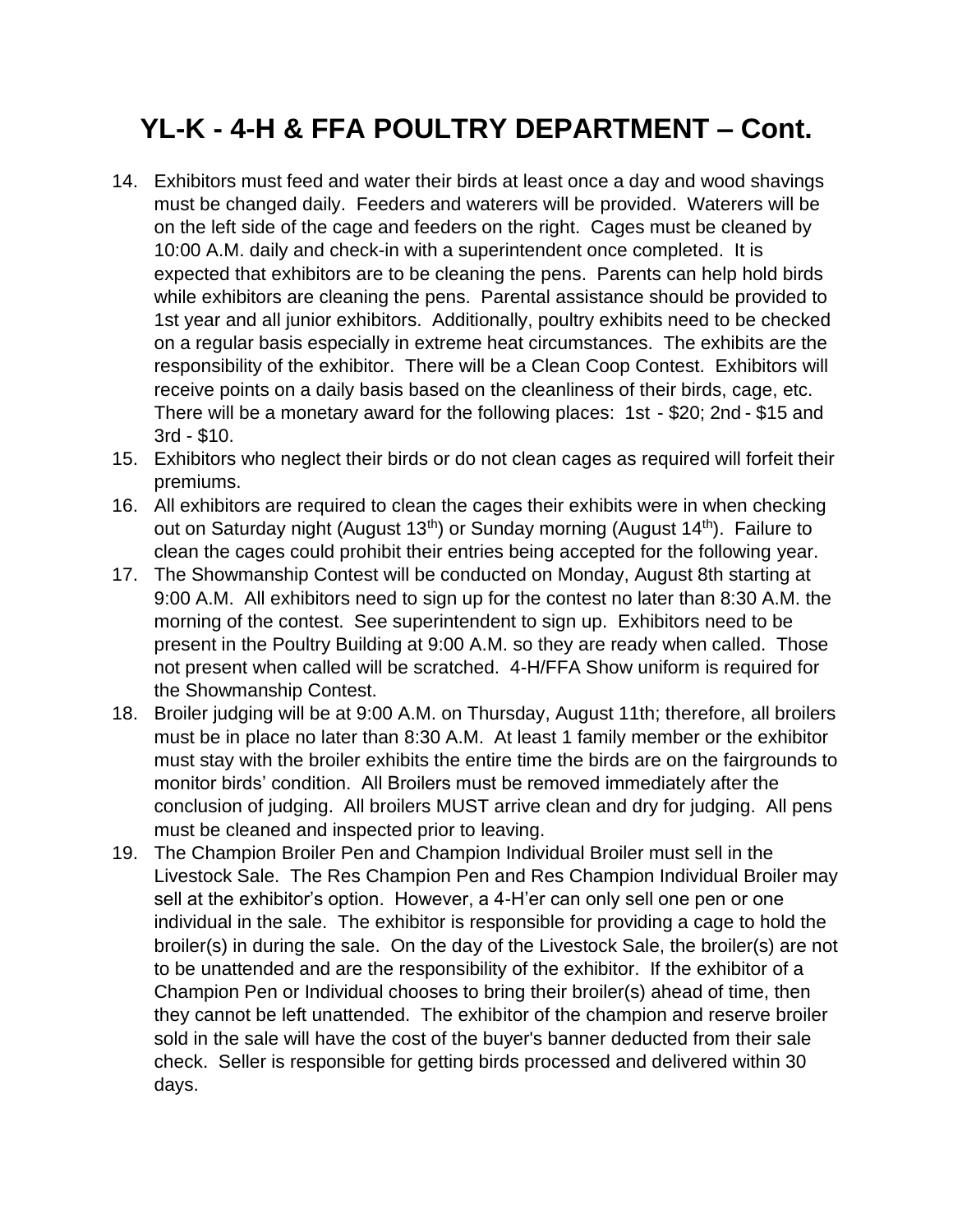## **YL-K - 4-H & FFA POULTRY DEPARTMENT**

- 20. **PLEASE NOTE:** UNDER A RULING BY THE MARYLAND DEPARTMENT OF AGRICULTURE, ALL POULTRY MUST BE TESTED FOR PULLORUM-TYPHOID AND AVIAN INFLUENZA BEFORE THEY CAN BE ENTERED FOR EXHIBITION. For information on how to have your birds tested, contact the State Veterinarian, Animal Health Section, MD Department of Agriculture. BRING YOUR PULLORUM-TYPHOID AND AVIAN INFLUENZA TESTING CERTIFICATE WITH YOU TO THE SHOW. BIRDS WILL NOT BE ACCEPTED OTHERWISE.
- 21. Private sale poultry will be released on Saturday, August 13th between 4:00-5:00 P.M. Only animals on exhibit may be sold. It is the responsibility of the seller to follow all current MDA rules governing sale of poultry.

**4-H Special Awards sponsored by:** Dayton 4-H Club, Ellicott City Kiwanis Club, Farm & Home Service, Inc., Howard County EAC, In loving Memory of Janet Greisman, Michelle Cole, Mike and Jandell Haines, Southern States Mt Airy Coop, The Craumer Family, The Feaga Family, The Langvardt Family, The Quill Family, The Williams Family and TLV Tree Farm

Premiums:

| Class 01                                    |  |  |  | 20.00 18.00 16.00 14.00 12.00 10.00 9.00 8.00 7.00 6.00 |  |  |  |  |  |  |
|---------------------------------------------|--|--|--|---------------------------------------------------------|--|--|--|--|--|--|
| Class 02                                    |  |  |  | 10.00 9.00 8.00 7.00 6.00 5.00 4.00 3.00 2.00 1.00      |  |  |  |  |  |  |
| Class 03                                    |  |  |  | 10.00 9.00 8.00 7.00 6.00 5.00 rest of class            |  |  |  |  |  |  |
| Classes 04-05 7.00 6.00 5.00 4.00 3.00      |  |  |  |                                                         |  |  |  |  |  |  |
| Class 06                                    |  |  |  | 10.00 9.00 8.00 7.00 6.00 rest of class                 |  |  |  |  |  |  |
| Champion and Reserve ribbons for each class |  |  |  |                                                         |  |  |  |  |  |  |
| Poultry Poster - see 4-H Science            |  |  |  |                                                         |  |  |  |  |  |  |

- CLASS 01 BROILER PEN 3 birds purchased through the Howard County 4-H Program. (Broiler pens will be automatically entered and 4-Hers do not need to complete online entry. 4-H/FFA members can purchase any number of broilers, however, only 15 will be banded. Only banded birds are eligible for competition) Each exhibitor can only exhibit one broiler pen.
- CLASS 02 INDIVIDUAL BROILER -1 bird purchased through Howard County 4-H Program. (Individual broilers are automatically entered and 4-Hers do not need to complete an online entry.) Each exhibitor can only exhibit one individual broiler.
- CLASS 03 SHOWMANSHIP Monday, August 8th 9:00 A.M. Senior (14-18), Intermediate (11-13), Junior (8-10), Grand Champion Showman. Please refer to rule #9.)